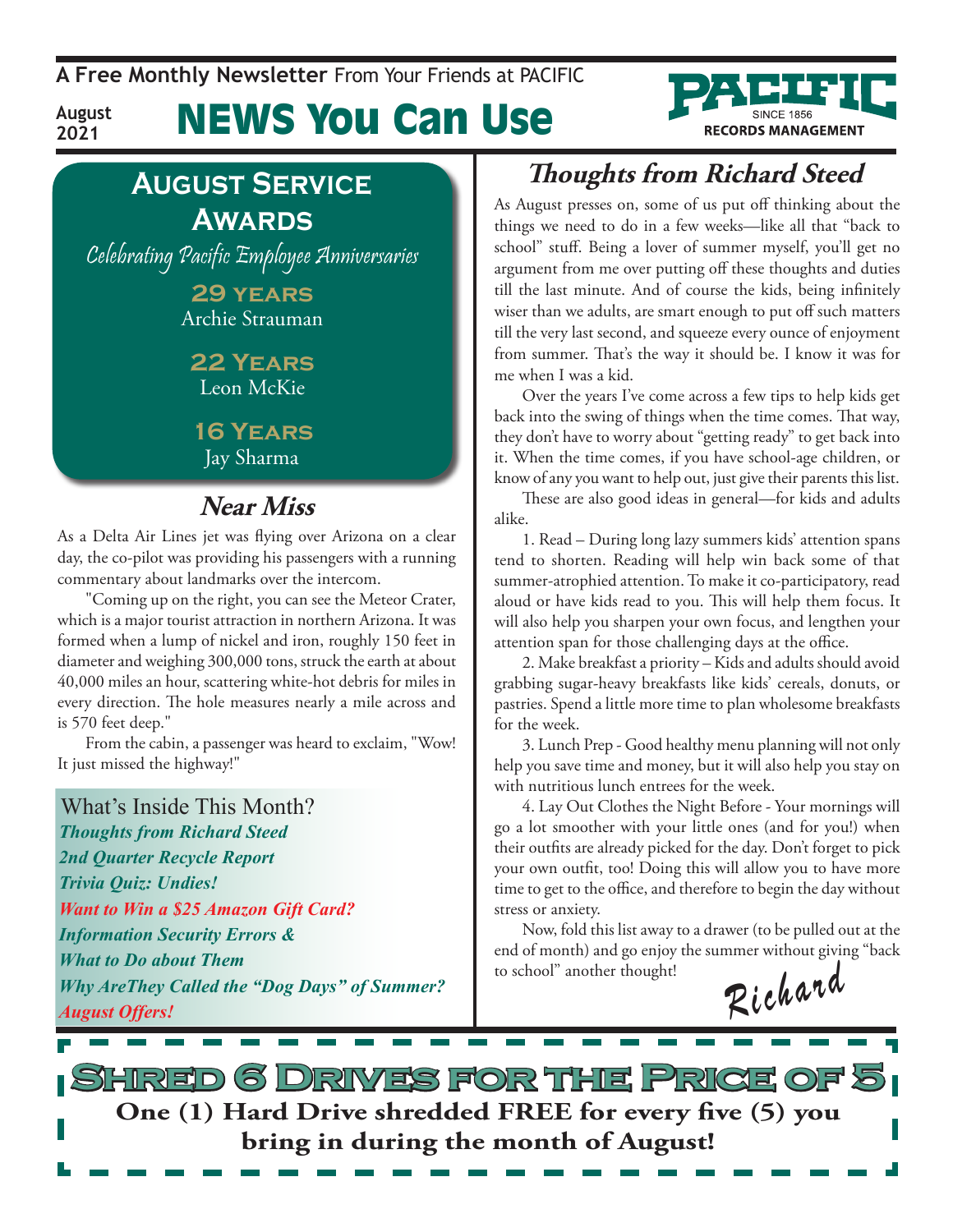

*where common sense has fair play. — Thomas Jefferson*  $\sim$ 

### **Quick Tips: Organizing Tip**

Do you ever find yourself home from a trip to the grocery store, only to find that you forgot to get an item you need? You can solve this dilemma by placing a notepad with a magnetic backing right on your refrigerator. Attach a pen or pencil with a string to the pad, and you'll always be ready to jot down any items you need to buy. Ask everyone in the family to make a quick notation when they use the last of anything. On your shopping day, tear off the sheet and add it to your grocery list. This way, you'll always be sure to get exactly what you need.

**August Holidays and Events Daily Observances:** 1 Girlfriend's Day 1 Respect for Parents Day 1 World Lung Cancer Day 2 National Night Out 4 Coast Guard Day 4 Single Working Women's Day 5 National Underwear Day 6 National Mustard Day 7 National Lighthouse Day 7 Professional Speakers Day 7 Sisters' Day 9 International Day of the World's Indigenous People 10 National S'mores Day 12 Vinyl Record Day 13 International Left-Handers Day 13 Middle Children's Day 13 National Garage Sale Day 15 Best Friends Day 15 National Relaxation Day 16 National Roller Coaster Day 16 National Underwear Day 18 Bad Poetry Day 19 World Humanitarian Day 20 International Geocaching Day 21 Poet's Day 25 Founders Day 26 National Dog Day 26 Women's Equality Day 29 More Herbs, Less Salt Day 30 National Grief Awareness Day 30 National Holistic Pet Day

#### **Monthly Observances:**

Bystander Awareness Month Children's Eye Health and Safety Month Children's Vision and Learning Month Get Ready for Kindergarten Month Shop Online for Groceries Month National Spinal Muscular Atrophy Awareness Month National Traffic Awareness Month What Will Be Your Legacy Month

#### **Weekly Observances:**

1-7 International Clown Week

- 1-7 National Bargain Hunting Week
- 1-7 National Minority Donor Awareness Week
- 7-13 Assistance Dog Week
- 7-13 National Health Center Week
- 15-21 National Aviation Week
- 25-31 Be Kind to Humankind Week

**The material contained in this newsletter is for informational purposes only and is based upon sources believed to be reliable and authoritative; however, it has not been**  independently verified by us. This newsletter should not be construed as offering professional advice. For guidance on a specific matter, please consult a qualified professional.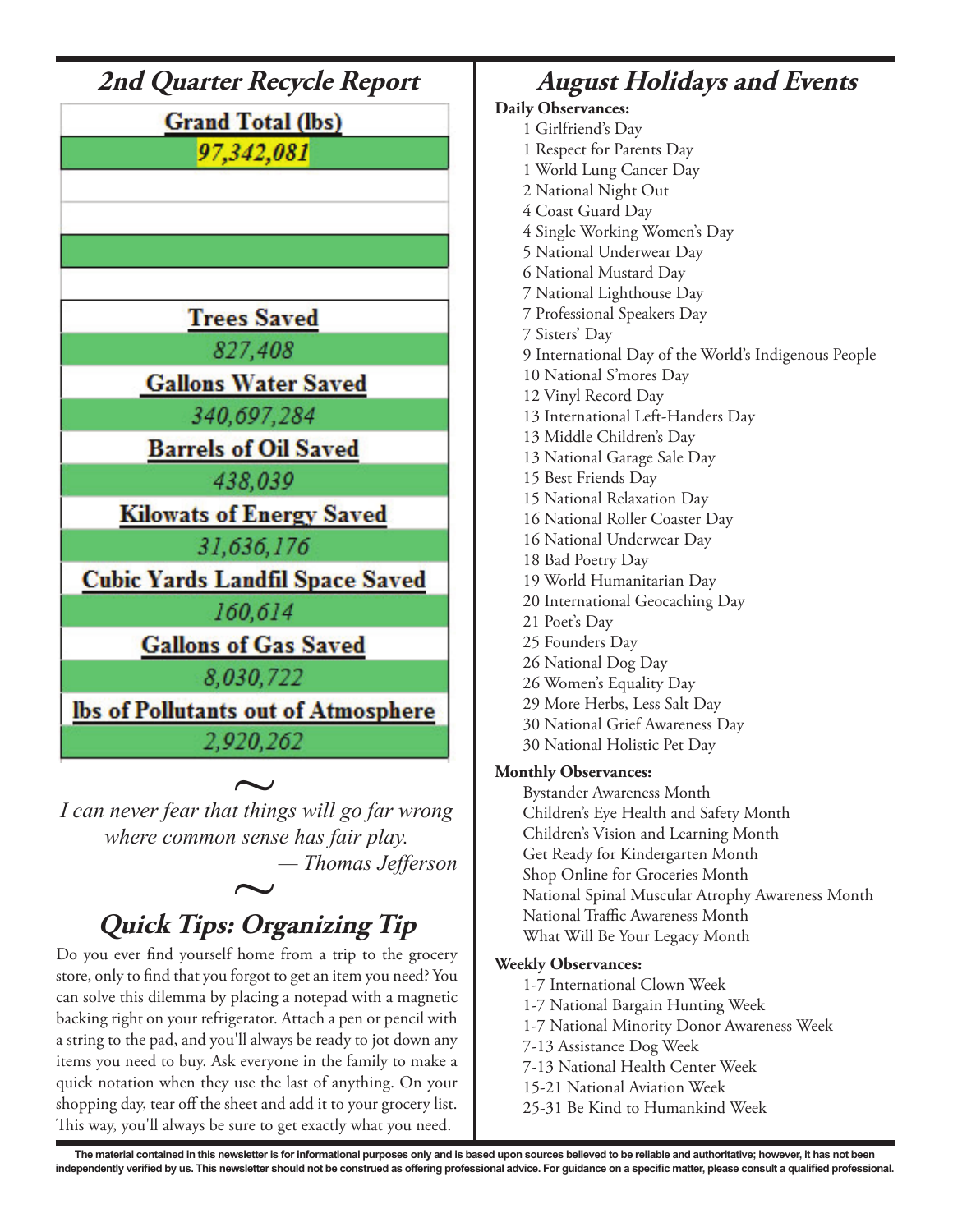# PacBlog

#### **Why NOT to Put Business Records in Self Storage**

PacBlog is the monthly web log of Pacific Records Storage To read this month's installment, please click the title below[.](http://pacific-records.com/5-advantages-of-a-local-shredding-and-destruction-provider) [https://pacific-records.com/why-not-to-put](https://pacific-records.com/why-not-to-put-business-records-in-self-storage)[business-records-in-self-storage](https://pacific-records.com/why-not-to-put-business-records-in-self-storage)

You may also access the PacBlog at the URL below. There you will find this month's installment along with archives of previous installments.

**http://pacific-records.com/category/pacnews**

### **Have A Question For Us?**

We love to hear from all our good friends and clients who enjoy reading our monthly newsletter. If you have a question related to off-site document storage, shredding, media vaulting, or document imaging, please feel free to give us a call or send us an email.

**(888) 893-6054 or info@pacific-records.com**

### **Do You Want To Win A \$25 Amazon Gift Card?**



Each month we'll give you a new challenge of some type. All those who reply with a correct answer are eligible to win. At the end of the month we'll draw the name of one lucky winner.

Here is this month's challenge: What kind of school would you find on top of a mountain?

#### **Last Month's Answer to:**

*What is the largest amount of money in US coins you can have without being able to make change for a dollar?*

**Last month's Winner: Cindy Affeldt \$1.19 (3 quarters, 4 dimes, and 4 pennies).**

Email your answer to **info@pacific-records.com**

### **Trivia Quiz: Undies!**

August 5th is National Underwear Day. Test how much you know about these undergarments with this trivia quiz.

- 1. In 1987, Playtex broke new ground in underwear advertising by doing what?
- 2. According to researchers, who changes their underwear more often: married or single men?
- 3. In the 1930s, what U.S. city had so many textile and knitting mills that it became known as the "Underwear Capital of the World?"
- 4. True or false: In Thailand, it is illegal to leave your house without wearing underwear.
- 5. Coopers, Inc., using the Jockey name for the first time, sold the first of this type of underwear in Chicago in January 1935. What was it?
- 6. Where did boxer shorts get their name?
- 7. In the early 1900s, the standard undergarment for men, women, and children was made of knitted material and provided coverage from the wrists to the ankles. Today, we call them long johns. What were they originally called?
- 8. During World War II, what change to most men's underwear was made by manufacturers as a response to war shortages?
- 9. How many loincloths were buried in King Tut's tomb?
- 10. What underwear related tradition do Brazilian's practice on New Year's Eve?



"Do you pinky-swear to never share the company's trade secrets?"

# 3 months FREE secure Destruction service

*Get 3 months of free Secure Destruction service when you sign up for a new Secure Destruction account with a one-year agreement. Just mention this coupon! Email info@pacific-records.com for more information.*